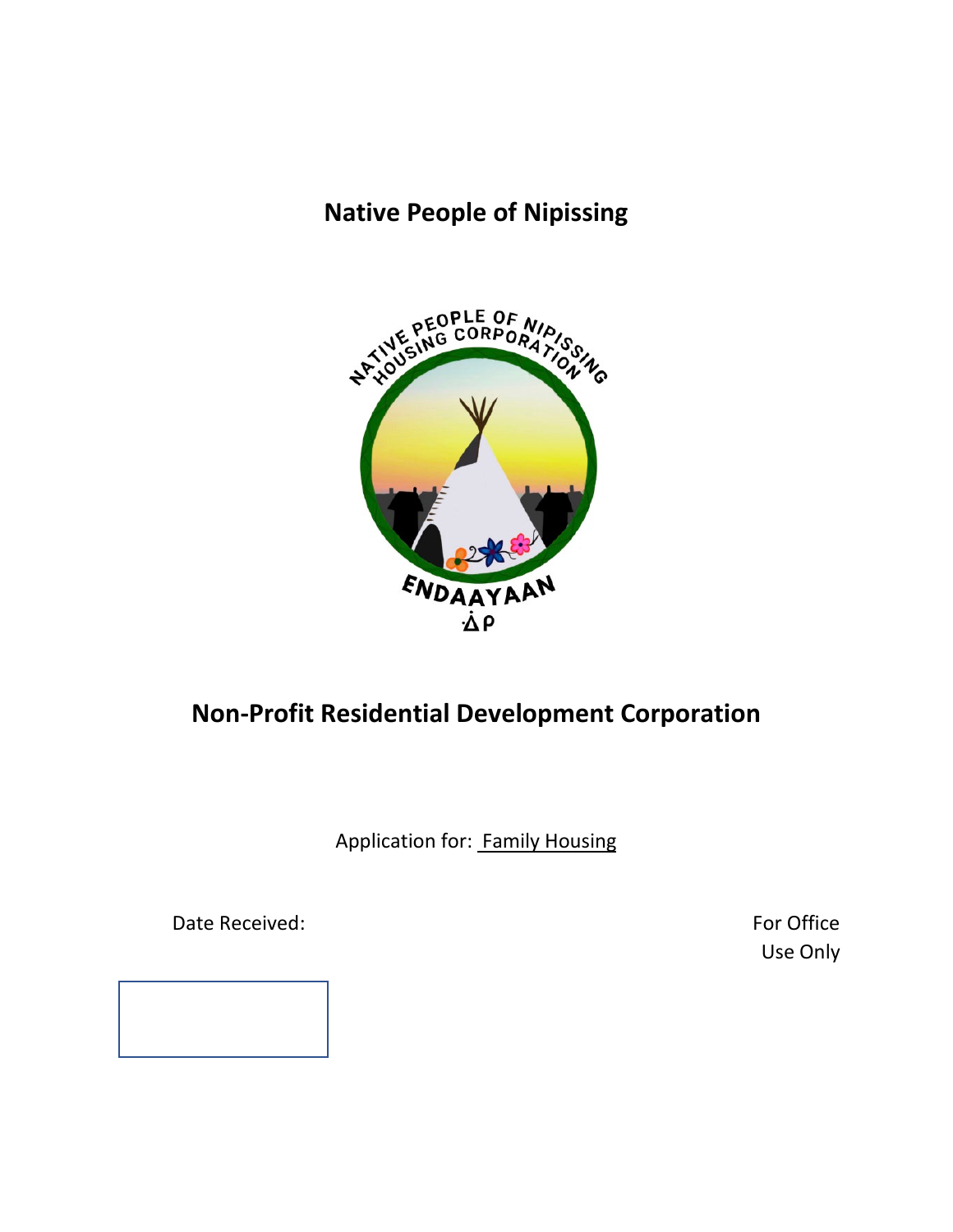### **Please return completed application to:**

**Native People of Nipissing Non-Profit Residential Development Corporation**

**P.O Box 718, North Bay, Ontario P1B 8J8**

## **Section A: General Information**

| Name: __________________ | D.O.B.                                                       | (dd-mm-yyyy)          |  |
|--------------------------|--------------------------------------------------------------|-----------------------|--|
| Name: __________________ |                                                              | $D.O.B.$ (dd-mm-yyyy) |  |
|                          |                                                              |                       |  |
|                          |                                                              |                       |  |
| Telephone #'s:           |                                                              |                       |  |
|                          |                                                              |                       |  |
|                          |                                                              |                       |  |
|                          |                                                              |                       |  |
|                          | Name, address and phone # of present landlord if applicable: |                       |  |
|                          | May we contact your prior landlord? If not, please explain:  |                       |  |
|                          |                                                              |                       |  |
| Previous Address:        |                                                              |                       |  |

## **2.** Please list all other people who live with you.

| Name: | $D.O.B$ (dd-mm-yyyy): | Age: | Relationship to Applicant: |
|-------|-----------------------|------|----------------------------|
|       |                       |      |                            |
|       |                       |      |                            |
|       |                       |      |                            |
|       |                       |      |                            |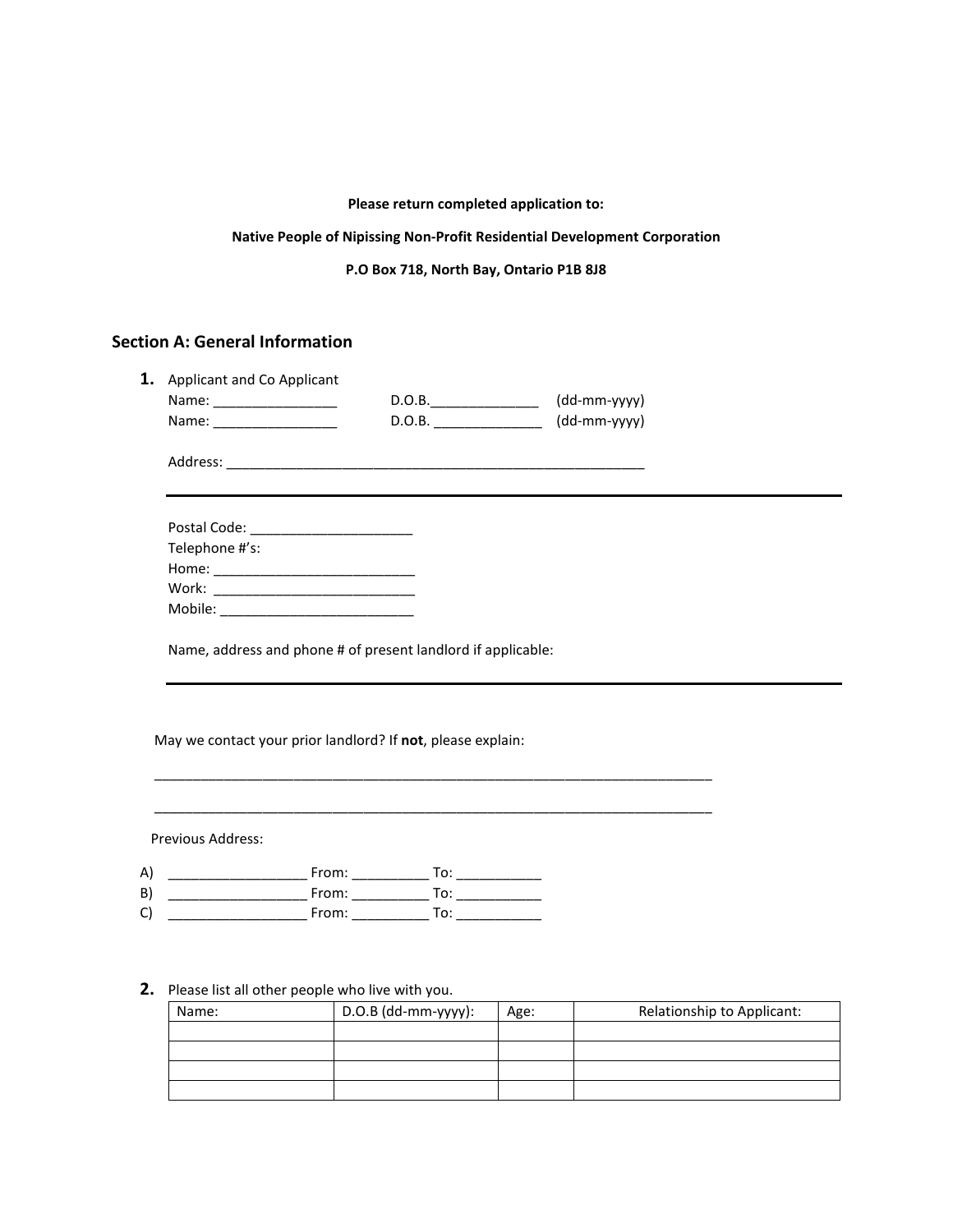|                                                                                                                                                                                                                                                                      |                                                                | 3. Size of family Unit Requested:                                                                                               |                                                                                                         |  |  |  |  |
|----------------------------------------------------------------------------------------------------------------------------------------------------------------------------------------------------------------------------------------------------------------------|----------------------------------------------------------------|---------------------------------------------------------------------------------------------------------------------------------|---------------------------------------------------------------------------------------------------------|--|--|--|--|
|                                                                                                                                                                                                                                                                      |                                                                |                                                                                                                                 | Family: 2 Bedrooms O 3 Bedrooms O 4 Bedrooms O                                                          |  |  |  |  |
|                                                                                                                                                                                                                                                                      |                                                                |                                                                                                                                 |                                                                                                         |  |  |  |  |
|                                                                                                                                                                                                                                                                      |                                                                |                                                                                                                                 |                                                                                                         |  |  |  |  |
|                                                                                                                                                                                                                                                                      |                                                                | 4. How much notice must you give before moving?                                                                                 |                                                                                                         |  |  |  |  |
|                                                                                                                                                                                                                                                                      |                                                                |                                                                                                                                 | 1 Month O 2 Months O Other O (please specify): _________________________________                        |  |  |  |  |
|                                                                                                                                                                                                                                                                      |                                                                |                                                                                                                                 |                                                                                                         |  |  |  |  |
|                                                                                                                                                                                                                                                                      |                                                                | 5. Present living conditions:                                                                                                   |                                                                                                         |  |  |  |  |
|                                                                                                                                                                                                                                                                      | а.                                                             |                                                                                                                                 |                                                                                                         |  |  |  |  |
|                                                                                                                                                                                                                                                                      |                                                                |                                                                                                                                 | b. I now live in a: flat __ apartment __ house __ basement __ boarding house __ other (please specify): |  |  |  |  |
|                                                                                                                                                                                                                                                                      |                                                                |                                                                                                                                 |                                                                                                         |  |  |  |  |
|                                                                                                                                                                                                                                                                      | c.                                                             |                                                                                                                                 | My present home has: 1 bedroom __ 2 bedrooms __ 3 bedrooms __ 4 bedrooms __ other (please               |  |  |  |  |
|                                                                                                                                                                                                                                                                      |                                                                |                                                                                                                                 |                                                                                                         |  |  |  |  |
|                                                                                                                                                                                                                                                                      | d.                                                             |                                                                                                                                 |                                                                                                         |  |  |  |  |
|                                                                                                                                                                                                                                                                      | e.                                                             | My rent is presently \$ _______________________ per month<br>Is heat extra? __________ If yes, how much per month? \$ _________ |                                                                                                         |  |  |  |  |
|                                                                                                                                                                                                                                                                      | f.                                                             | Is hydro extra? ___________ If yes, how much per month? \$                                                                      |                                                                                                         |  |  |  |  |
|                                                                                                                                                                                                                                                                      |                                                                |                                                                                                                                 |                                                                                                         |  |  |  |  |
|                                                                                                                                                                                                                                                                      | g.<br>h.                                                       | Do you have your own kitchen? _________                                                                                         |                                                                                                         |  |  |  |  |
|                                                                                                                                                                                                                                                                      |                                                                | Do you have your own bathroom? _______                                                                                          |                                                                                                         |  |  |  |  |
| If you do not have a notice to vacate, why do you wish to move?<br>i.                                                                                                                                                                                                |                                                                |                                                                                                                                 |                                                                                                         |  |  |  |  |
|                                                                                                                                                                                                                                                                      | Next of kin, or contact person in event of an emergency:<br>j. |                                                                                                                                 |                                                                                                         |  |  |  |  |
|                                                                                                                                                                                                                                                                      |                                                                |                                                                                                                                 |                                                                                                         |  |  |  |  |
|                                                                                                                                                                                                                                                                      |                                                                |                                                                                                                                 |                                                                                                         |  |  |  |  |
|                                                                                                                                                                                                                                                                      |                                                                |                                                                                                                                 |                                                                                                         |  |  |  |  |
|                                                                                                                                                                                                                                                                      | k.                                                             | How long have you lived in the city of North Bay?                                                                               |                                                                                                         |  |  |  |  |
| Have you ever been an O.H.C tenant or lived in other subsidized housing? Yes: _____ No: ___<br>I.<br>m. Have you ever been a tenant of Native People of Nipissing? Yes: _ No: _<br>Do you plan to bring a pet with you? Yes: __ No: __ If yes, please specify:<br>n. |                                                                |                                                                                                                                 |                                                                                                         |  |  |  |  |
|                                                                                                                                                                                                                                                                      |                                                                |                                                                                                                                 |                                                                                                         |  |  |  |  |
|                                                                                                                                                                                                                                                                      |                                                                |                                                                                                                                 |                                                                                                         |  |  |  |  |
|                                                                                                                                                                                                                                                                      |                                                                |                                                                                                                                 |                                                                                                         |  |  |  |  |
| 6.                                                                                                                                                                                                                                                                   |                                                                | Work History:                                                                                                                   |                                                                                                         |  |  |  |  |
|                                                                                                                                                                                                                                                                      | a)                                                             |                                                                                                                                 |                                                                                                         |  |  |  |  |
|                                                                                                                                                                                                                                                                      |                                                                | Employer: _________________________                                                                                             |                                                                                                         |  |  |  |  |
|                                                                                                                                                                                                                                                                      | b)                                                             |                                                                                                                                 |                                                                                                         |  |  |  |  |
|                                                                                                                                                                                                                                                                      | c)                                                             |                                                                                                                                 |                                                                                                         |  |  |  |  |
|                                                                                                                                                                                                                                                                      | d)                                                             |                                                                                                                                 |                                                                                                         |  |  |  |  |
|                                                                                                                                                                                                                                                                      | e)                                                             |                                                                                                                                 |                                                                                                         |  |  |  |  |
|                                                                                                                                                                                                                                                                      | f)                                                             |                                                                                                                                 |                                                                                                         |  |  |  |  |

### **Section B: Declaration**

I understand that completion of this application in no way guarantees that the applicant(s) will be approved for occupancy. I declare that the information contained in this application is true and correct and agree that it may be used for an investigation to establish credit worthiness.

Signature of Applicant: \_\_\_\_\_\_\_\_\_\_\_\_\_\_\_\_\_\_\_\_\_\_\_\_\_\_\_\_\_\_\_\_\_\_\_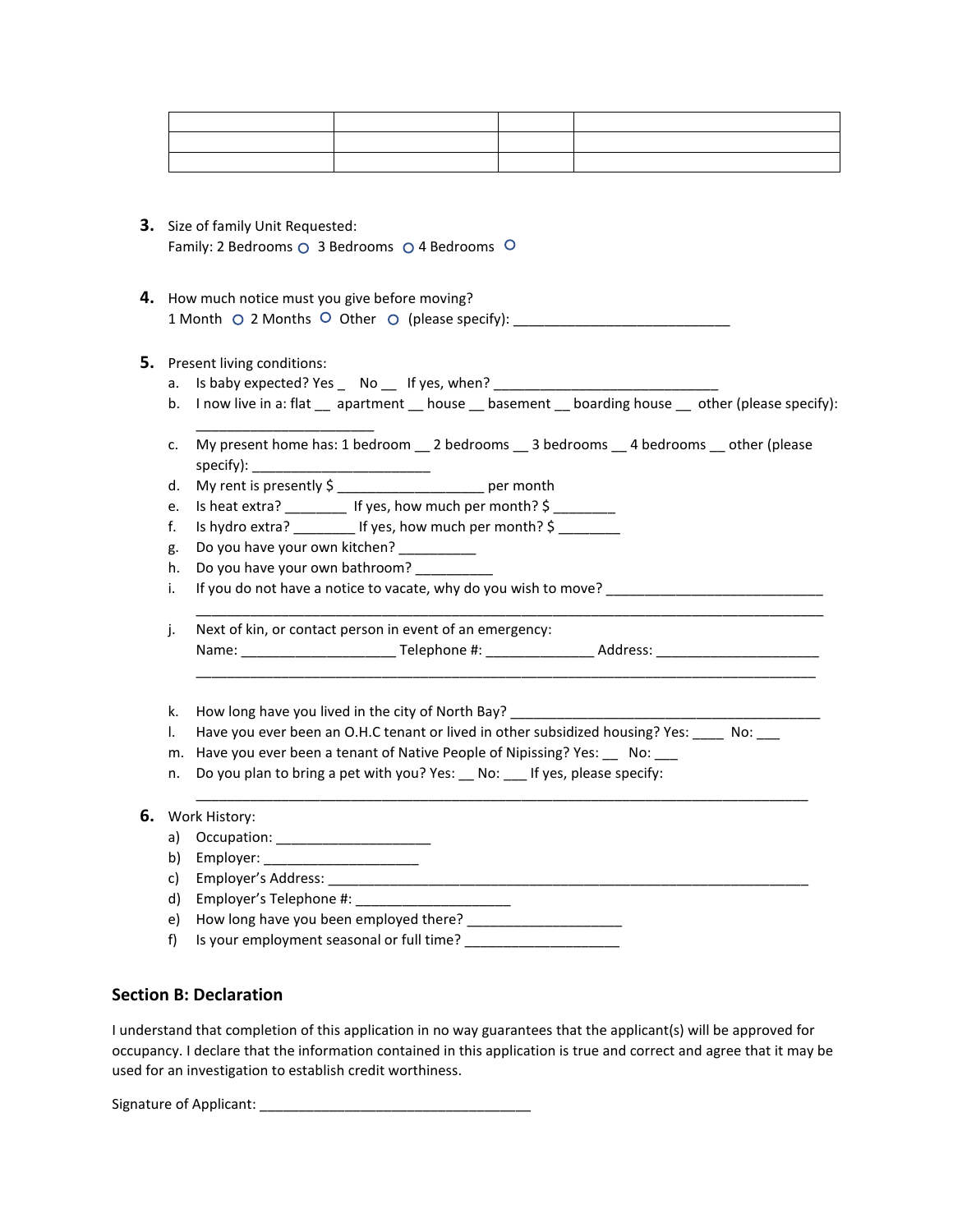Date: \_\_\_\_\_\_\_\_\_\_\_\_\_\_\_\_\_\_\_\_\_\_\_\_\_

Signature of Co-Applicant: \_\_\_\_\_\_\_\_\_\_\_\_\_\_\_\_\_\_\_\_\_\_\_\_\_\_\_\_\_\_

Date: \_\_\_\_\_\_\_\_\_\_\_\_\_\_\_\_\_\_\_\_\_\_\_\_\_

Please enclose Social Insurance Number of both applicant and co-applicant and any other member of the household 16 years of age and older.

| Name: | Social Insurance Number: |
|-------|--------------------------|
|       |                          |
|       |                          |
|       |                          |
|       |                          |

### **Section C: Financial Information of Applicant**

|    | <b>1.</b> Total gross monthly income (before deductions) $\zeta$ |
|----|------------------------------------------------------------------|
|    |                                                                  |
|    | Ontario Works/Ontario Disability \$ ____________________         |
|    | Child Support/Alimony \$                                         |
|    | Disability Pension \$                                            |
|    | War Pension \$ ___________________                               |
|    | Other (Specify) \$ ___________________                           |
| 2. | <b>Principle Bank Accounts</b>                                   |
|    |                                                                  |
|    |                                                                  |
|    |                                                                  |
|    |                                                                  |
|    |                                                                  |
|    |                                                                  |
|    |                                                                  |

**3.** Are there circumstances which you feel would adversely affect your credit rating and which you would like to explain?

Please feel free to use the rest of the page of this form to explain if the space available not adequate for your response. All information strictly confidential.

\_\_\_\_\_\_\_\_\_\_\_\_\_\_\_\_\_\_\_\_\_\_\_\_\_\_\_\_\_\_\_\_\_\_\_\_\_\_\_\_\_\_\_\_\_\_\_\_\_\_\_\_\_\_\_\_\_\_\_\_\_\_\_\_\_\_\_\_\_\_\_\_\_\_\_\_\_\_\_\_\_\_\_\_

\_\_\_\_\_\_\_\_\_\_\_\_\_\_\_\_\_\_\_\_\_\_\_\_\_\_\_\_\_\_\_\_\_\_\_\_\_\_\_\_\_\_\_\_\_\_\_\_\_\_\_\_\_\_\_\_\_\_\_\_\_\_\_\_\_\_\_\_\_\_\_\_\_\_\_\_\_\_\_\_\_\_\_\_